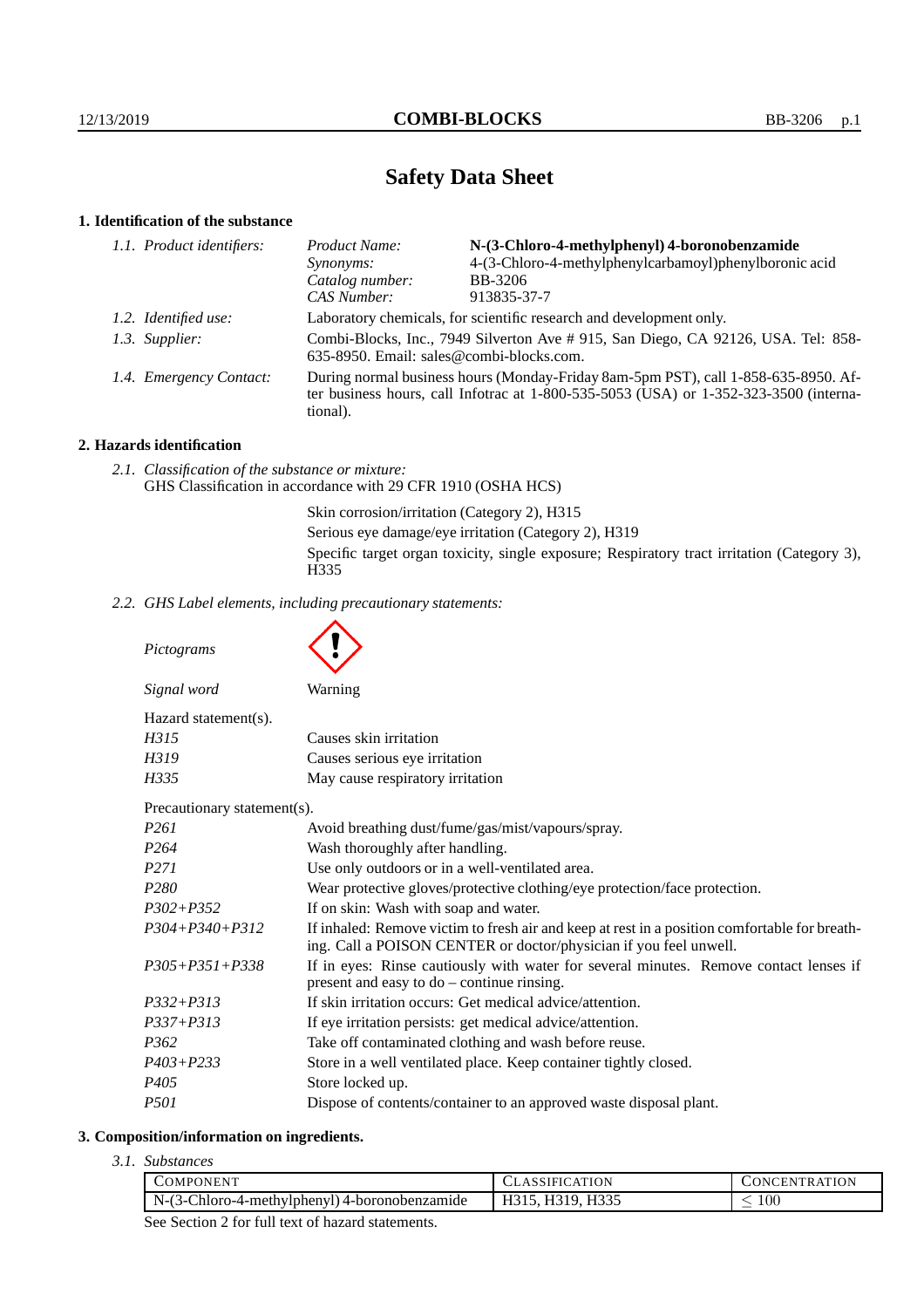## **4. First aid measures**

*4.1. Description of first aid measures.*

| General advice:          | Consult a physician. Show this safety data sheet to the doctor in attendance. Move out of<br>dangerous area.                                         |
|--------------------------|------------------------------------------------------------------------------------------------------------------------------------------------------|
| If inhaled:              | Remove victim to fresh air and keep at rest in a position comfortable for breathing. Call a<br>POISON CENTER or doctor/physician if you feel unwell. |
| In case of skin contact: | Wash with soap and water.                                                                                                                            |
| In case of eye contact:  | Rinse cautiously with water for several minutes. Remove contact lenses if present and<br>easy to $do$ – continue rinsing.                            |
| If swallowed:            | Wash out mouth with copious amounts of water for at least 15 minutes. Seek medical<br>attention.                                                     |

- *4.2. Most important symptoms and effects, both acute and delayed:* See Section 2.2 and/or in Section 11.
- *4.3. Indication of any immediate medical attention and special treatment needed:* No data.

#### **5. Fire fighting measures**

- *5.1. Extinguishing media:* Use dry sand, dry chemical or alcohol-resistant foam for extinction.
- *5.2. Special hazards arising from the substance or mixture:* Carbon monoxide, nitrogen oxides, hydrogen chloride.
- *5.3. Advice for firefighters:* Wear self-contained breathing apparatus for firefighting if necessary.
- *5.4. Further information:* No data available.

#### **6. Accidental release measures**

- *6.1. Personal precautions, protective equipment and emergency procedures:* Ensure adequate ventilation. Use personal protective equipment.
- *6.2. Environmental precautions:* Should not be released into the environment. See Section 12 for additional ecological information.
- *6.3. Methods and materials for containment and cleaning up:* Sweep up or vacuum up spillage and collect in suitable container for disposal.
- *6.4. Reference to other sections:* Refer to protective measures listed in Sections 8 and 13.

#### **7. Handling and storage**

- *7.1. Precautions for safe handling:* Avoid contact with skin and eyes. Avoid inhalation of vapour or mist. Keep away from sources of ignition - No smoking. Take measures to prevent the build up of electrostatic charge. For precautions see section 2.2.
- *7.2. Conditions for safe storage, including any incompatibilities:* Keep container tightly closed in a dry and well-ventilated place. Containers which are opened must be carefully resealed and kept upright to prevent leakage.
- *7.3. Specific end use(s):* Laboratory chemicals, for scientific research and development only.

#### **8. Exposure Controls / Personal protection**

*8.1. Control parameters:*

*Components with workplace control parameters:* Contains no substances with occupational exposure limit values.

*8.2. Exposure controls:*

*Appropriate engineering controls:* Ensure that eyewash stations and safety showers are close to the workstation location. Ensure adequate ventilation, especially in confined areas. Use only under a chemical fume hood.

*Personal protective equipment:*

| Eye/face protection: | Wear appropriate protective eyeglasses or chemical safety goggles as described by OSHA's<br>eye and face protection regulations in 29 CFR 1910.133 or European Standard EN166.                                                                                                                                         |
|----------------------|------------------------------------------------------------------------------------------------------------------------------------------------------------------------------------------------------------------------------------------------------------------------------------------------------------------------|
| Skin protection:     | Handle with gloves. Gloves must be inspected prior to use. Use proper glove removal<br>technique (without touching glove's outer surface) to avoid skin contact with this product.<br>Dispose of contaminated gloves after use in accordance with applicable laws and good<br>laboratory practices. Wash and dry hands |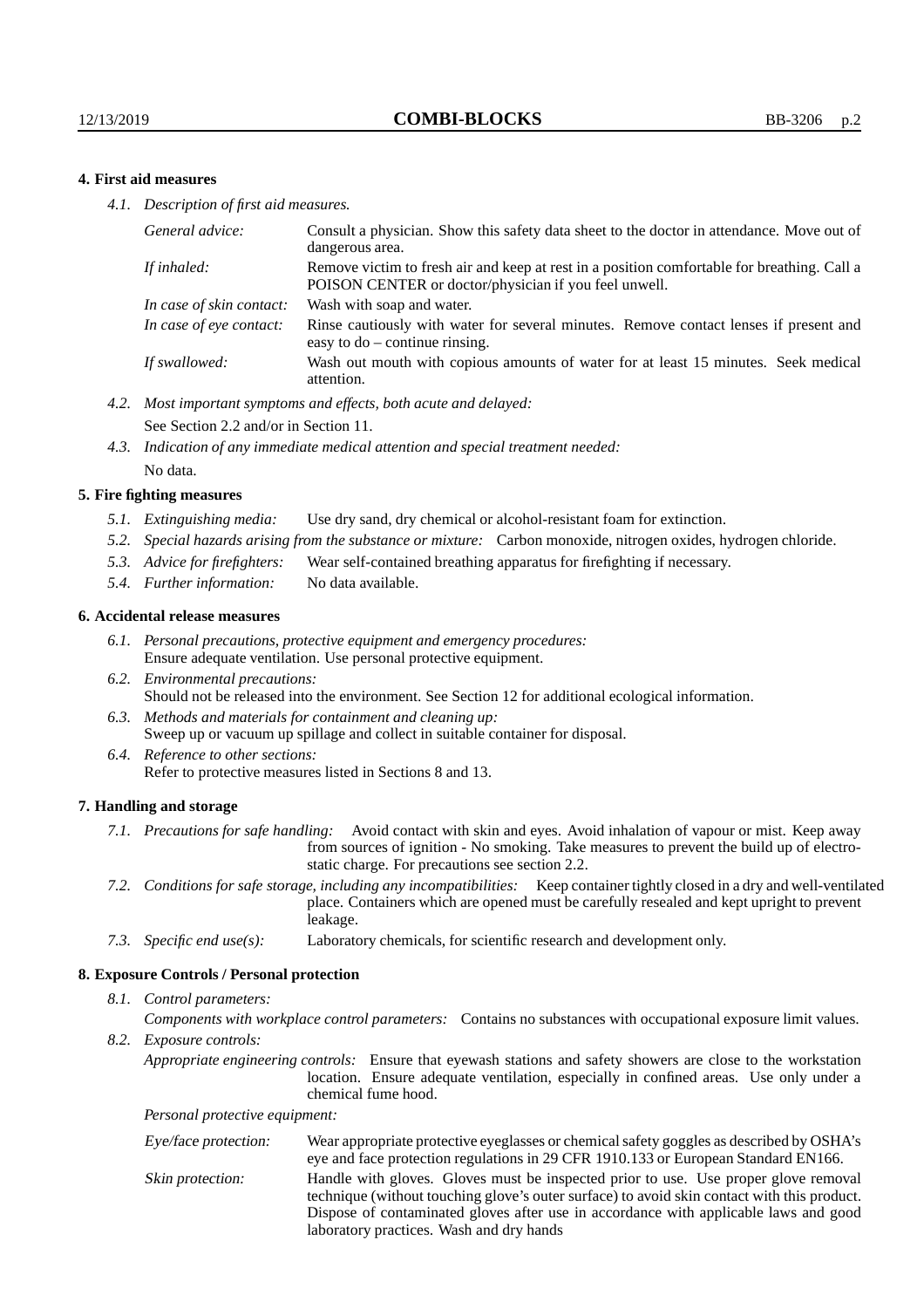| <b>Body Protection:</b> | Complete suit protecting against chemicals, Flame retardant antistatic protective clothing.                       |
|-------------------------|-------------------------------------------------------------------------------------------------------------------|
|                         | The type of protective equipment must be selected according to the concentration and                              |
|                         | amount of the dangerous substance at the specific workplace.                                                      |
| Respiratory protection: | No protective equipment is needed under normal use conditions.                                                    |
|                         | Control of environmental exposure: Prevent further leakage or spillage if safe to do so. Do not let product enter |
|                         | drains.                                                                                                           |

## **9. Physical and chemical properties**

*9.1. Information on basic physical and chemical properties*

| (a)                        | Appearance:                                   | Solid    |
|----------------------------|-----------------------------------------------|----------|
| (b)                        | Odour:                                        | No data  |
| (c)                        | Odour Threshold:                              | No data  |
| (d)                        | pH:                                           | No data  |
| (e)                        | Melting point/freezing point:                 | No date. |
| (f)                        | Initial boiling point and boiling range:      | No data  |
| (g)                        | Flash point:                                  | No data  |
| (h)                        | Evaporatoin rate:                             | No data  |
| (i)                        | Flammability (solid, gas):                    | No data  |
| (j)                        | Upper/lower flammability or explosive limits: | No data  |
| $\rm(k)$                   | Vapour pressure:                              | No data  |
| $\left( \mathrm{l}\right)$ | Vapour density:                               | No data  |
| (m)                        | Relative density:                             | No data  |
| (n)                        | Water solubility:                             | No data  |
| $\circ$                    | Partition coefficient: n-octanol/water:       | No data  |
| (p)                        | Auto-ignition:                                | No data  |
| (q)                        | Decomposition temperature:                    | No data  |
| (r)                        | Viscosity:                                    | No data  |
| (s)                        | Explosive properties:                         | No data  |
| (t)                        | Oxidizing properties:                         | No data  |

*9.2. Other safety information:*

| Formula          | $C_{14}H_{13}BCINO_3$ |
|------------------|-----------------------|
| Molecular weight | 289.5                 |
| CAS Number       | 913835-37-7           |

## **10. Stability and reactivity**

- *10.1. Reactivity* No data
- *10.2. Chemical stability* Stable under recommended storage conditions.
- *10.3. Possibility of hazardous reactions* No data
- *10.4. Conditions to avoid*
- *10.5. Incompatible material* No data.
- *10.6. Hazardous decomposition products:*

Hazardous decomposition products formed under fire conditions: Carbon monoxide, nitrogen oxides, hydrogen chlo-

|                               | ride.          |
|-------------------------------|----------------|
| Other decomposition products: | No data        |
| In the event of fire:         | See Section 5. |

## **11. Toxicological information**

*11.1 Information on toxicological effects*

| Acute toxicity:                    | ,,                                |
|------------------------------------|-----------------------------------|
| Skin irritation/corrosion:         | No data available.                |
| Eye damage/irritation:             | Causes serious eye irritation.    |
| Respiratory or skin sensitization: | May cause respiratory irritation. |
| Germ cell mutagenicity:            | No data available.                |
| Carcinogenicity:                   | No data available.                |